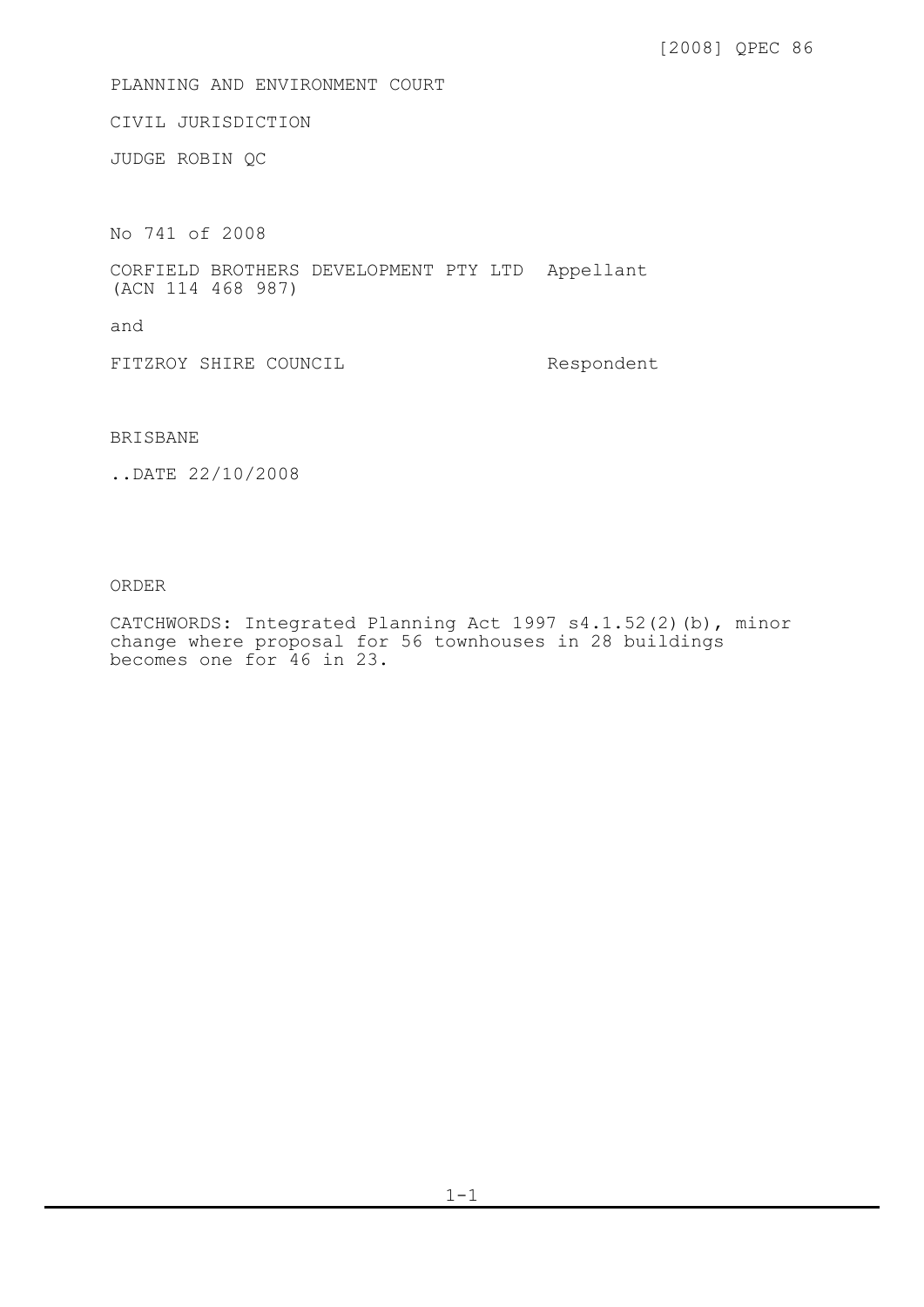HIS HONOUR: The appellant developer and the respondent Council, now the Rockhampton Regional Council, in lieu of the former Fitzroy Shire Council, have come to terms in this applicant appeal.

The development proposal was for 56 townhouses in 28 separate buildings in the town of Gracemere. The site is in Lillypilly Avenue although the actual development is to be set some considerable distance back separated by what is described on some plans as an "Overland flow path."

There were adverse submissions from residents of Donovan Crescent whose properties backed on to the proposed development. Those have been summarised in discussions between the Court and Bar table as expressing concerns that the development was out of character with that in Donovan Crescent, essentially too intense, and, to adopt my expression, barracks-like. Nonetheless, the development application found favour with the Council planning officers before being rejected by the then Council.

**50** The changes subsequently made reduce the intensity of the development and to that extent its visual impact. The number of units is reduced to 46 in 23 buildings. There is variation in the orientation of them to an extent which has been described as, in part, attributable to dealing with the impact of the hot western sun more effectively for the future residents. The buildings are no longer in the originally proposed serried ranks, but, speaking generally, in smaller

 $1-2$  ORDER **60**

**20**

**1**

**10**

**40**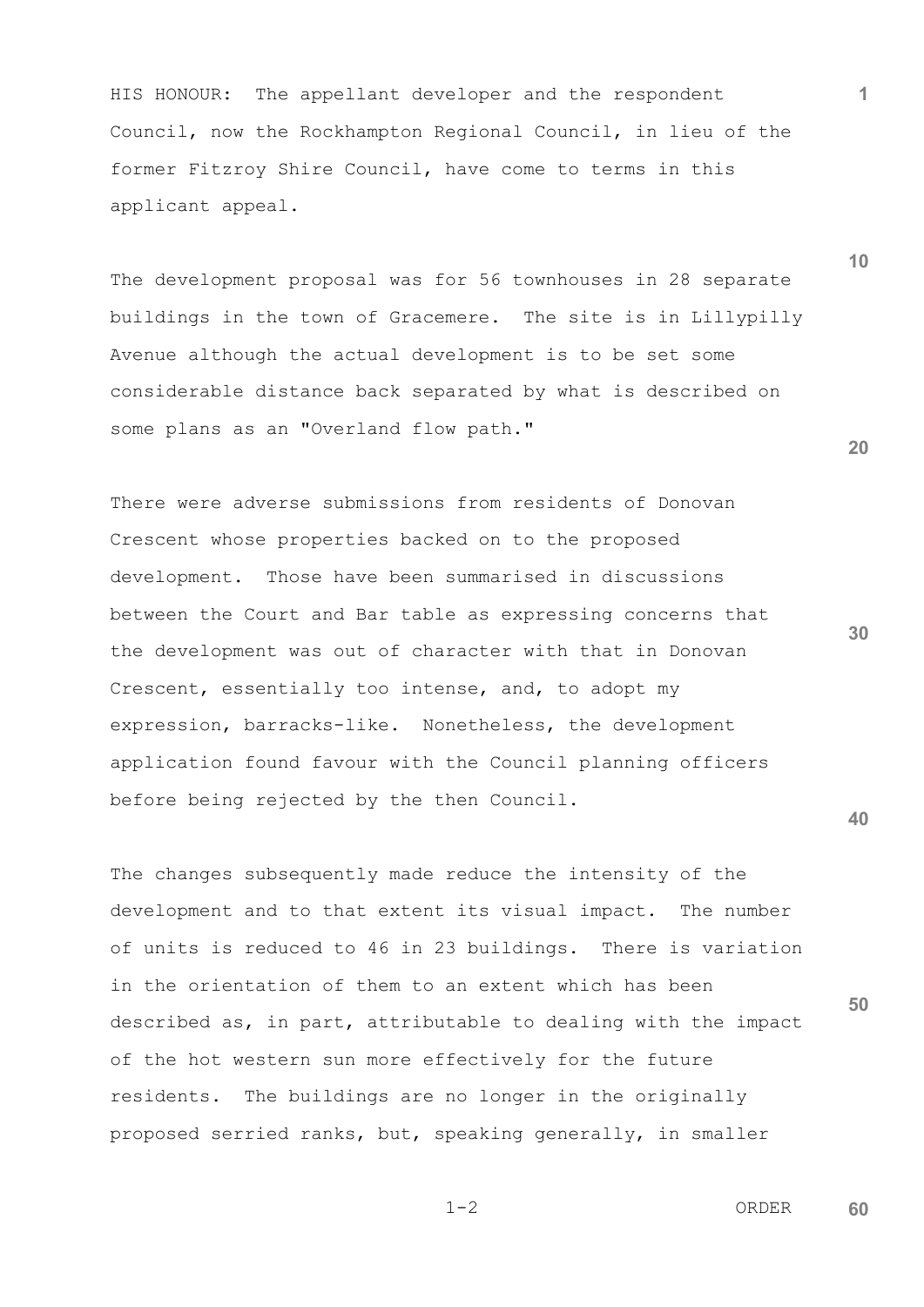aggregations of only a couple, or indeed on their own, in the external two rows of the three which constitute the development. Openings are thus created which give a more open appearance to the whole. The Court's given leave to read and file an affidavit of the architect Jared Michael Poole, which shows the changes that have been made.

None of the adverse submitters elected to join in the appeal. They would, presumably, welcome the changes, assuming that the proposal is to go ahead at all. The risk to adverse submitters of staying out of an appeal such as the present is that the local government may change their attitude to the proposal as has happened here. There's nothing the Court can do about that.

**40 50** The draft order handed up is deficient in not reciting the Court's satisfaction with issues to do with section 4.1.52(2)(b) of the Integrated Planning Act of 1997. That omission should be fixed up. So, I've added to the customary declarations of satisfaction in relation to public notification and advice of the institution of the appeal, a third preamble paragraph in these terms, "And the Court being satisfied that the changes to the development application described in the affidavit of Jared Michael Poole sworn 21 October 2008 read and filed by leave today are minor changes within section  $4.1.52(2)$  (b) of the Integrated Planning Act 1997." It is inconceivable that the changed application would have provoked any adverse submission which the publicly notified one did not. In context, the change must be

**10**

**20**

**1**

**30**